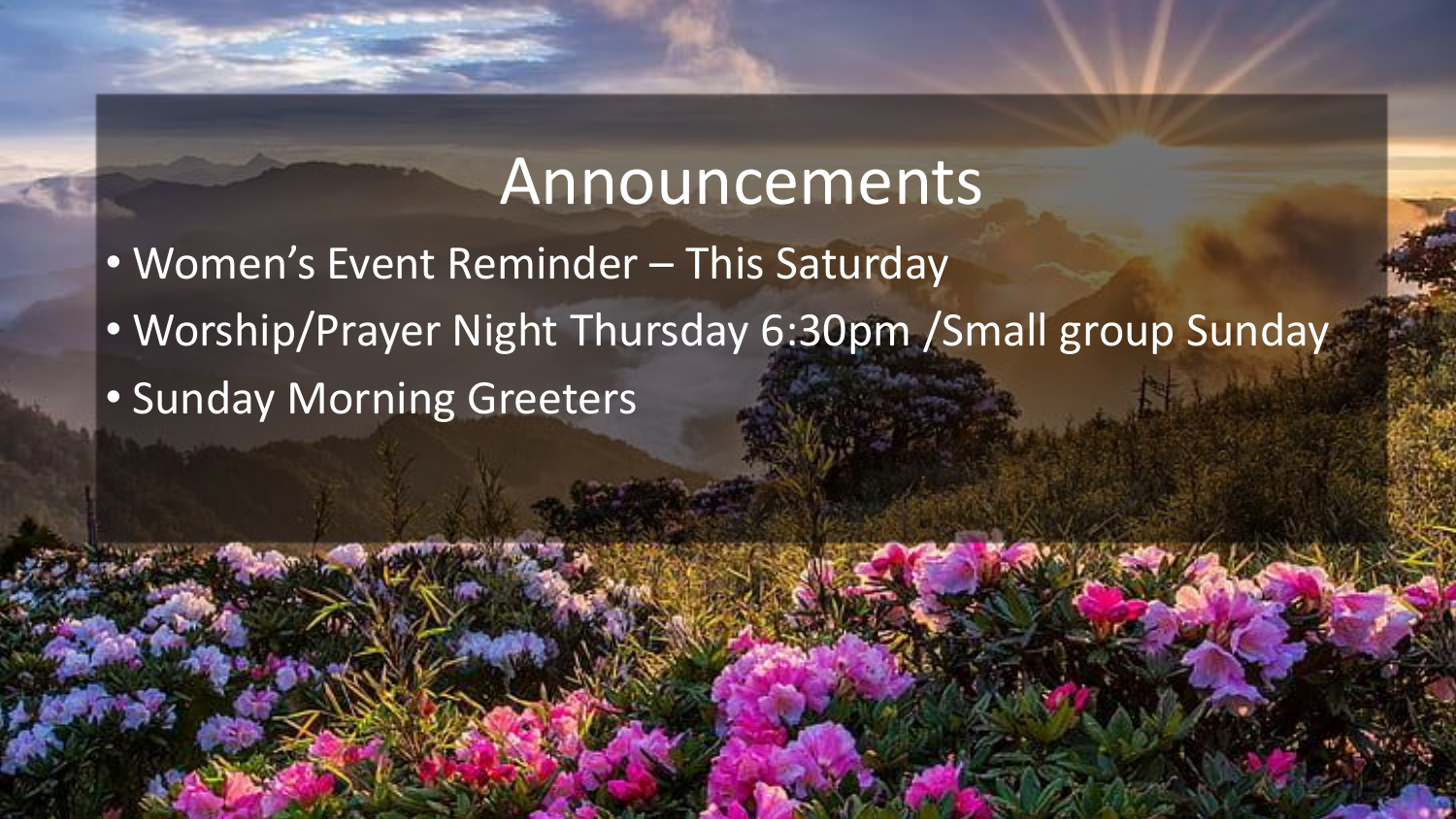# *Love Well*

1 John 4:7 Dear friends, let us love one another, for love comes from God. Everyone who loves has been **born of God and knows God. NIV** 

1 John 4:16b God is love. Whoever lives in love lives in God, and God in him. NIV

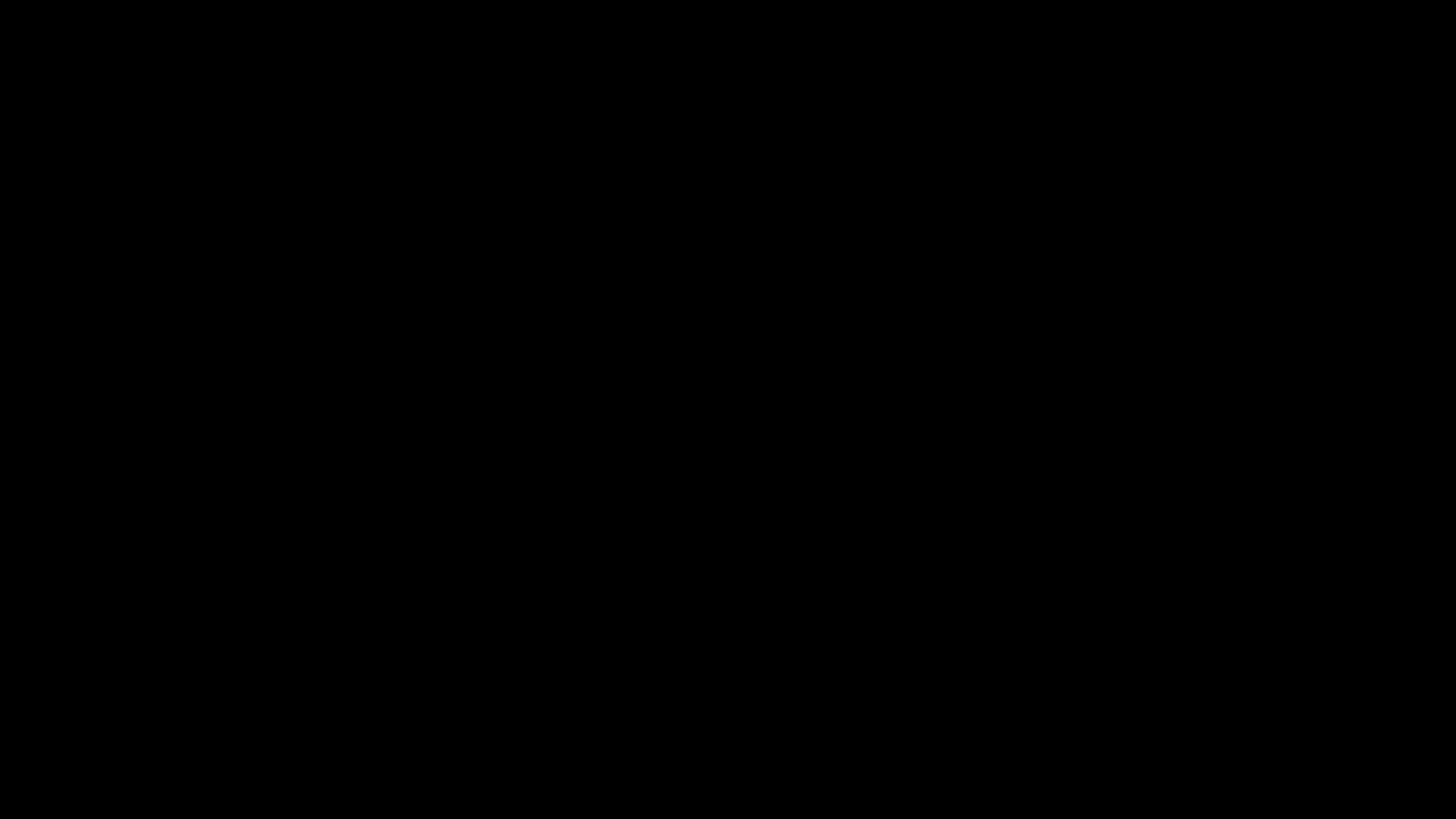# What is the definition of love?

- Strong affection for another arising out of kinship or personal ties
- Unselfish loyal and benevolent concern for the good of another
- A score of zero in Tennis - L'oeuf = egg in french

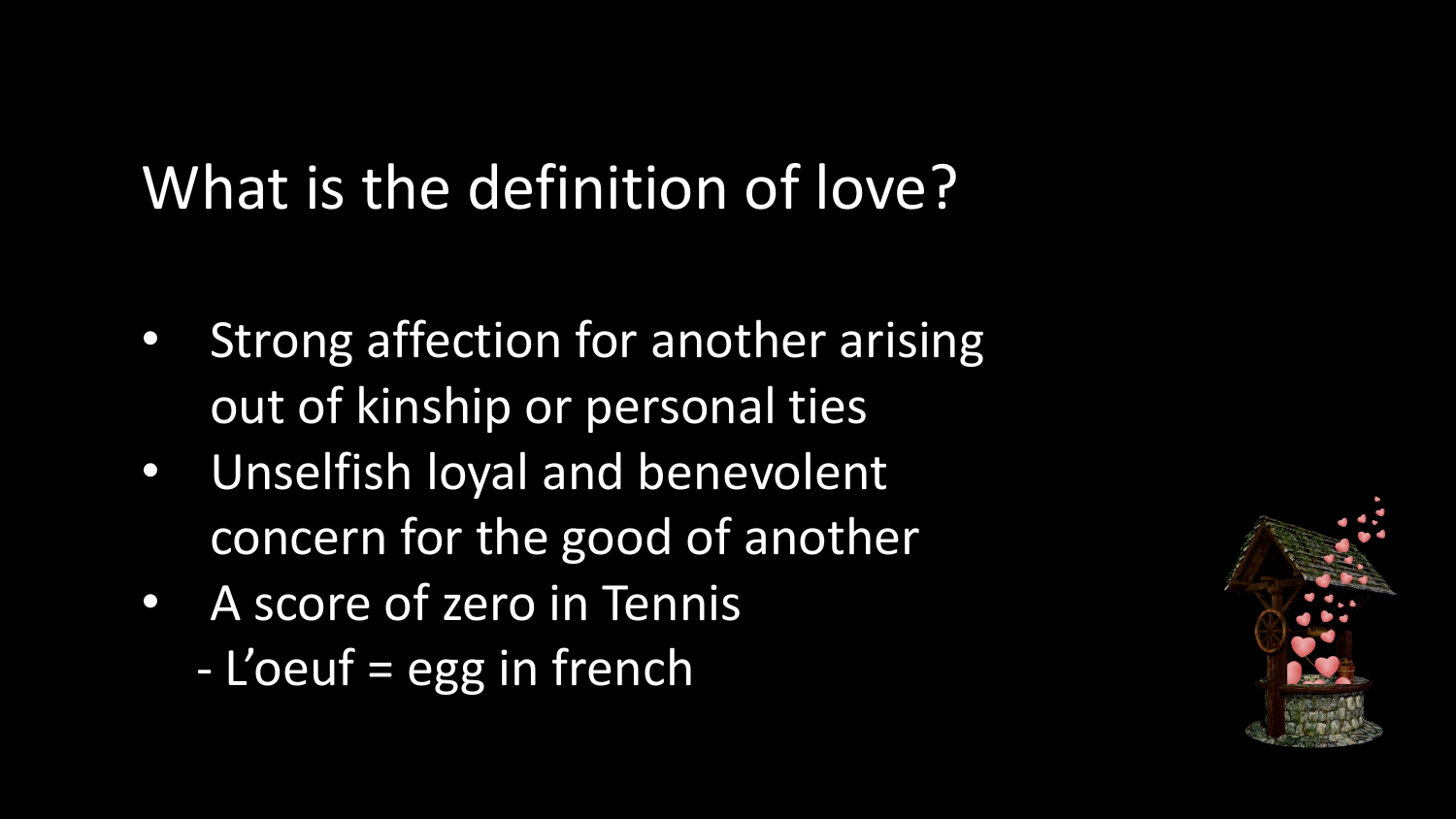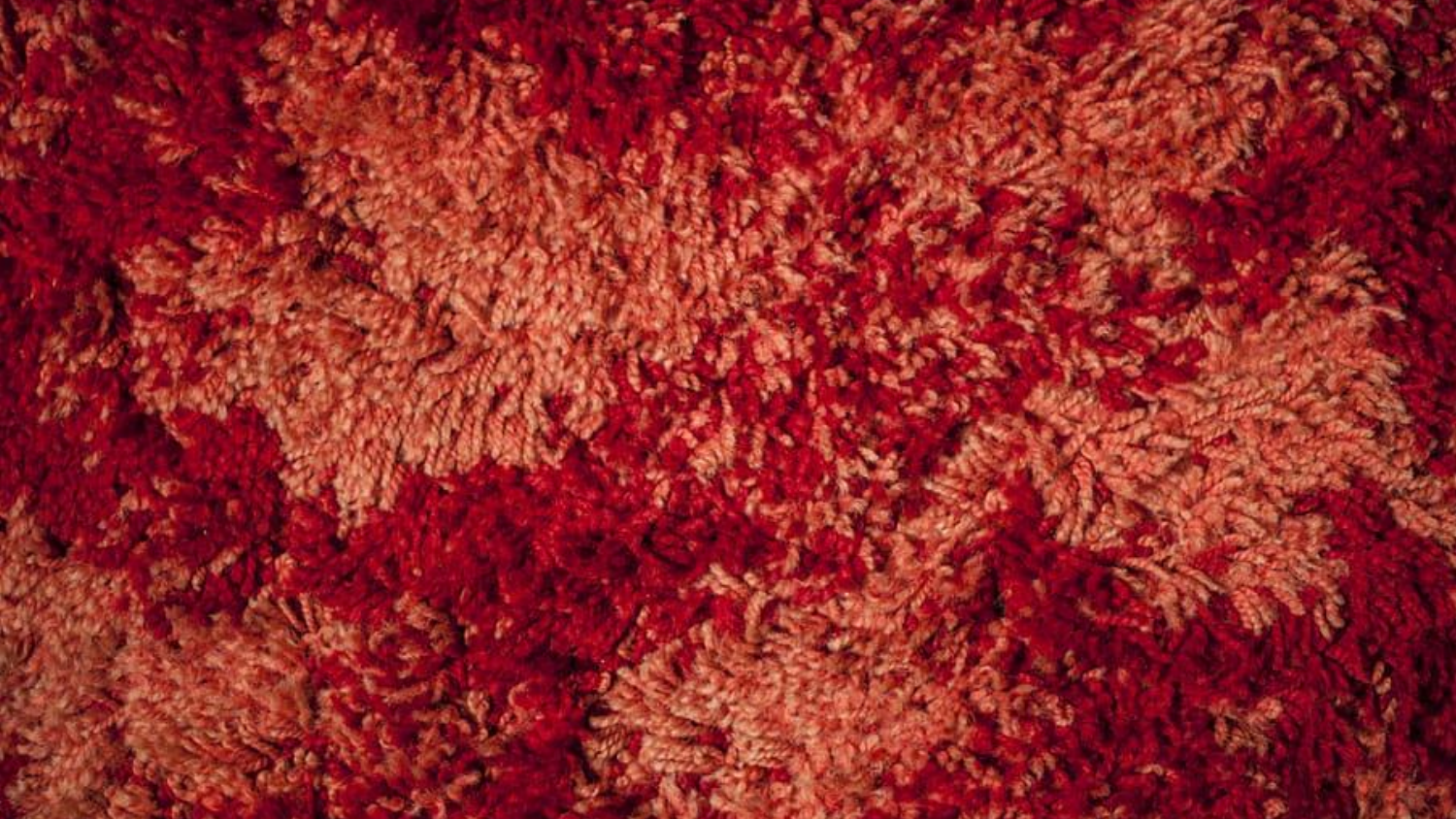#### Hebrew – Ahab: To have affection for

**Family love** - Gen 22:2 Then God said, "Take your son, your only son, Isaac, whom you love, and go to the region of Moriah. Sacrifice him there as a burnt offering on one of the mountains I will tell you about." NIV

**Intimate love** between a man and a woman - Gen 29:16 Jacob was in love with Rachel and said, "I'll work for you seven years in return for your younger daughter Rachel." NIV

**To love something** – food/drink/sleep/evil Prov 20:13 Do not love sleep or you will grow poor; stay awake and you will have food to spare. NIV

**Love for God** – Ps 116:1 I love the Lord, for he heard my voice; he heard my cry for mercy. NIV

**God's love for us** - Ps 66:20 Praise be to God, who has not rejected my prayer or Withheld his love from me! NIV

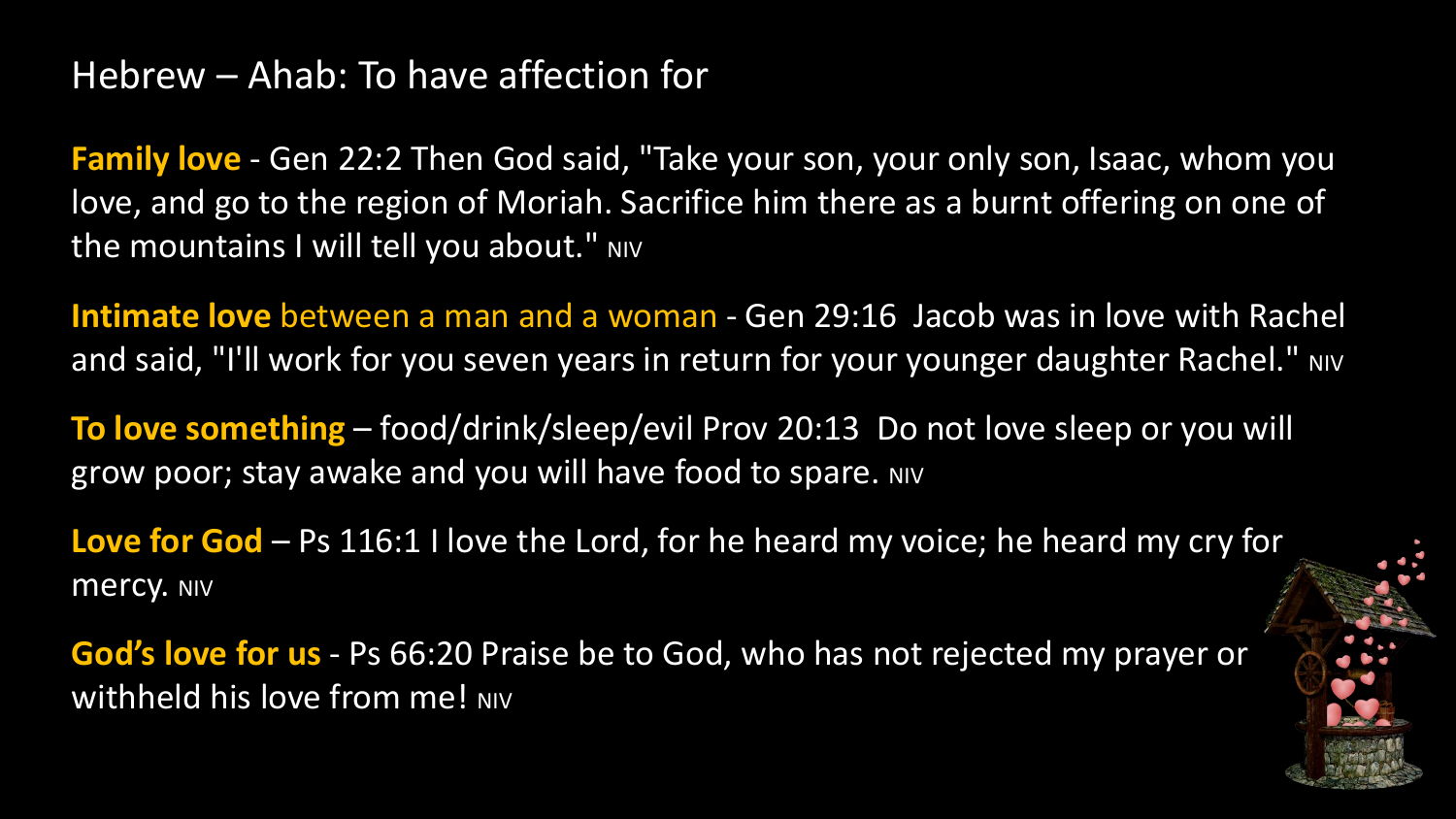#### **Some attributes of God's love described in the Psalms**:

Unfailing - 6:4 Great - 17:7 Everpresent - 26:3 Wonderful - 31:21 Far Reaching - 36:5 Better than life - 63:3 Good - 69:16 Abounding - 86:5 Stands firm - 89:2 Faithful - 89:24 Enduring - 100:5 With those who fear Him - 103:17 Rich in love - 145:8

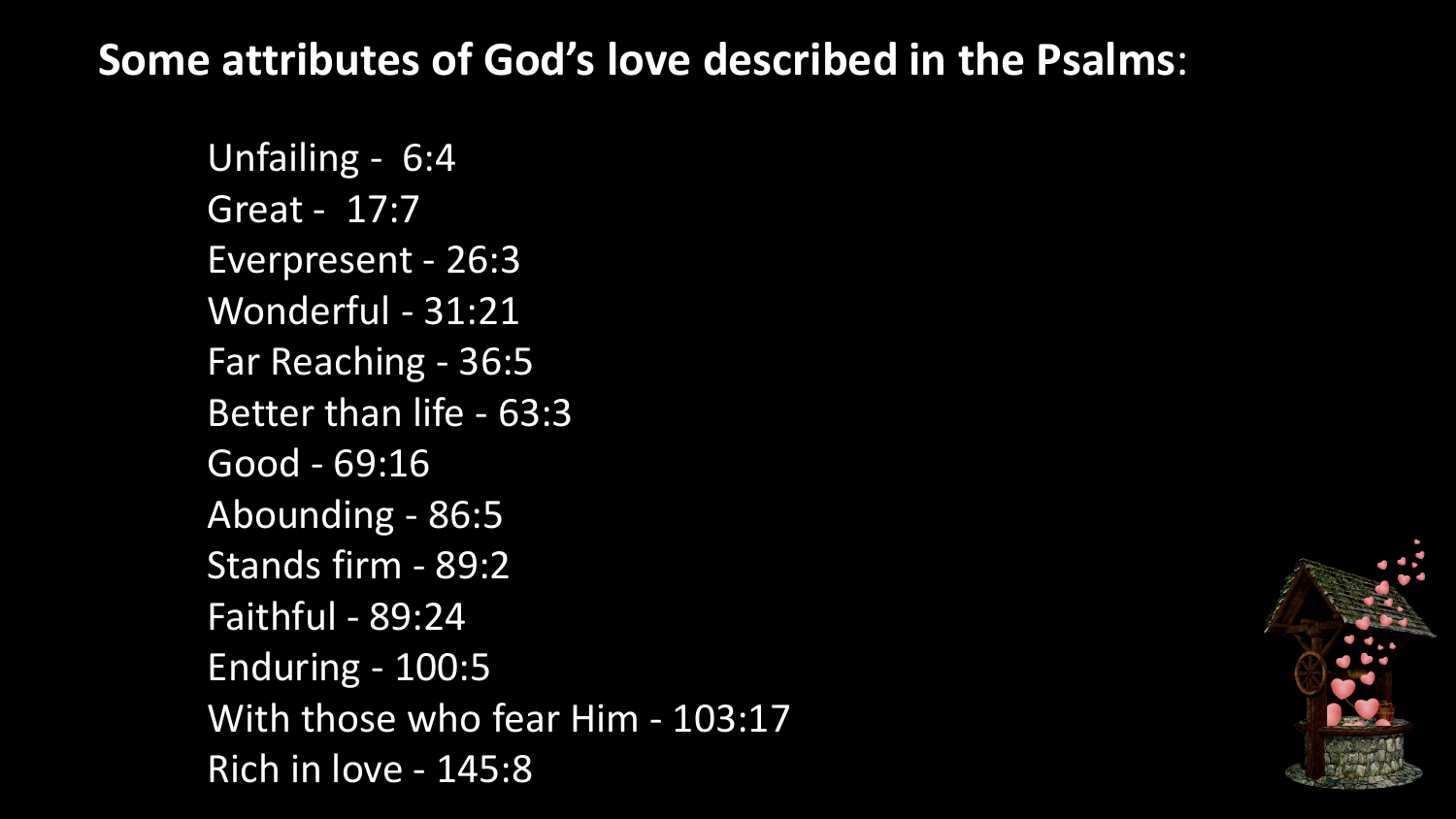**Agapa** – (noun) love, affection, benevolence – Love as a deliberate choice – acted out by the will

**Mark 12:30** (verb form agapao (ag-ap-ah'-o) Love the Lord your God with all your heart and with all your soul and with all your mind and with all your strength.' NIV

**1 John 4:16** And so we know and rely on the love God has for us. God is love. Whoever lives in love lives in God, and God in him. NIV

**1 Corinthians 13** love chapter

**Eph 5:25** – Husbands **Agapao** your wives

**Phileo** –(verb) sentiment or feeling, to be a friend, affection (philema: a kiss)

**John 11:35-36** Jesus wept. Then the Jews said, "See how he loved him!" NIV

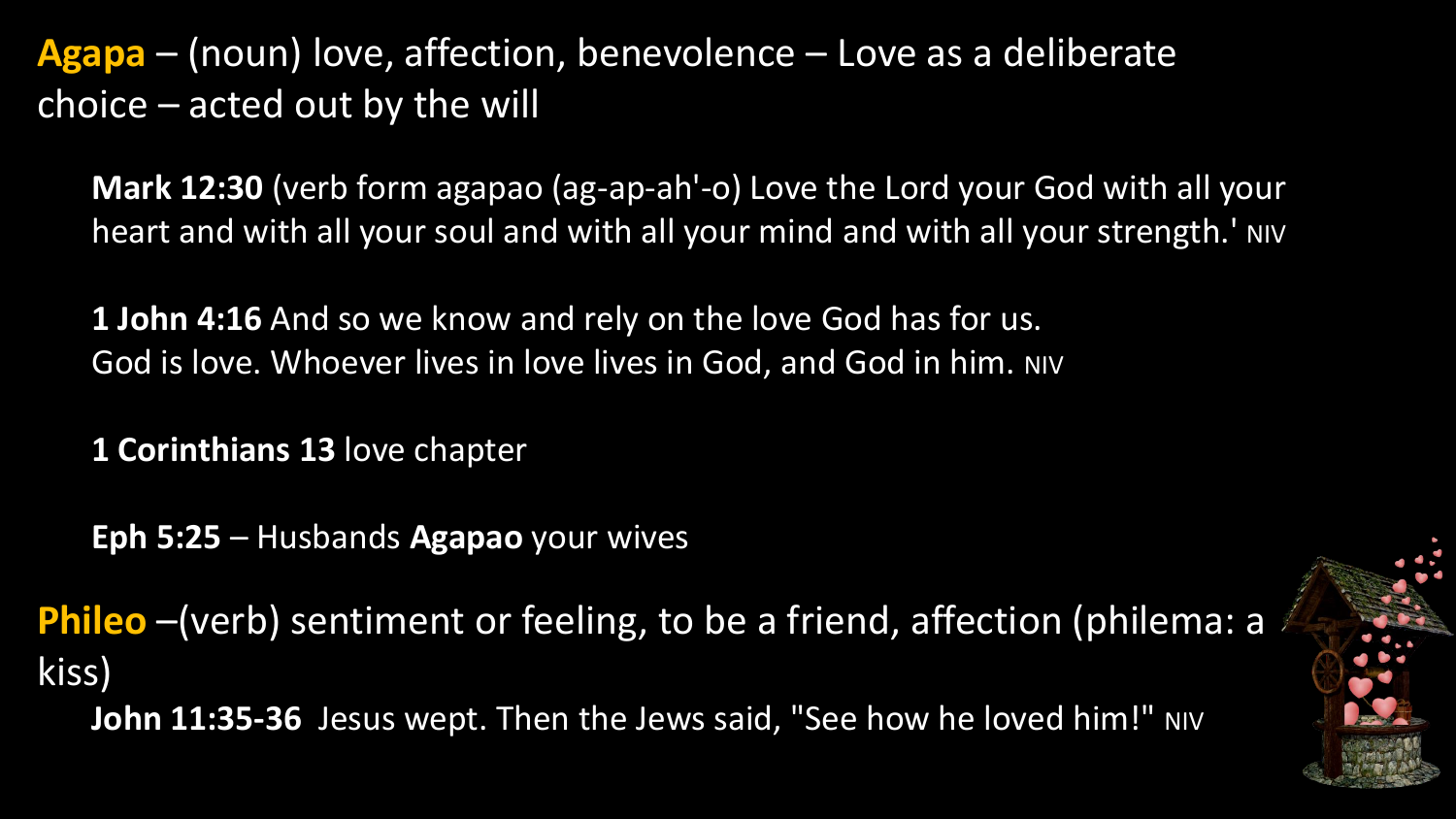

#### The Fruit of the Spirit (Galatians 5)

Love **Joy Peace** Patience Kindness Goodness Faithfulness **Gentleness** Self Control

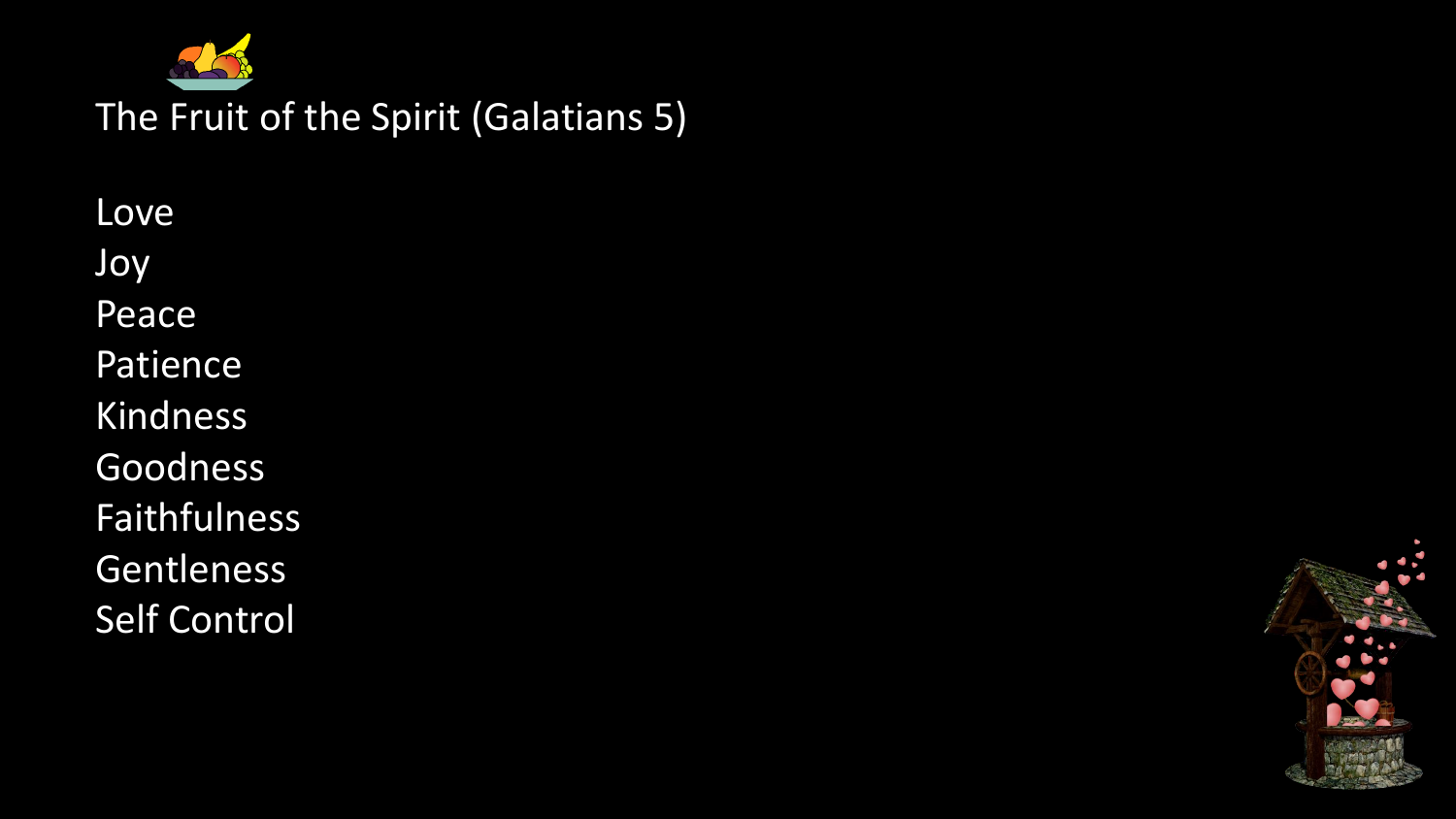

The Fruit of the Spirit (Galatians 5) Description of Love (1 Corinthians 13)

- Love –
- $Joy -$
- Peace –
- Patience –
- Kindness –
- Goodness –
- Faithfulness –
- Gentleness –
- Self Control –

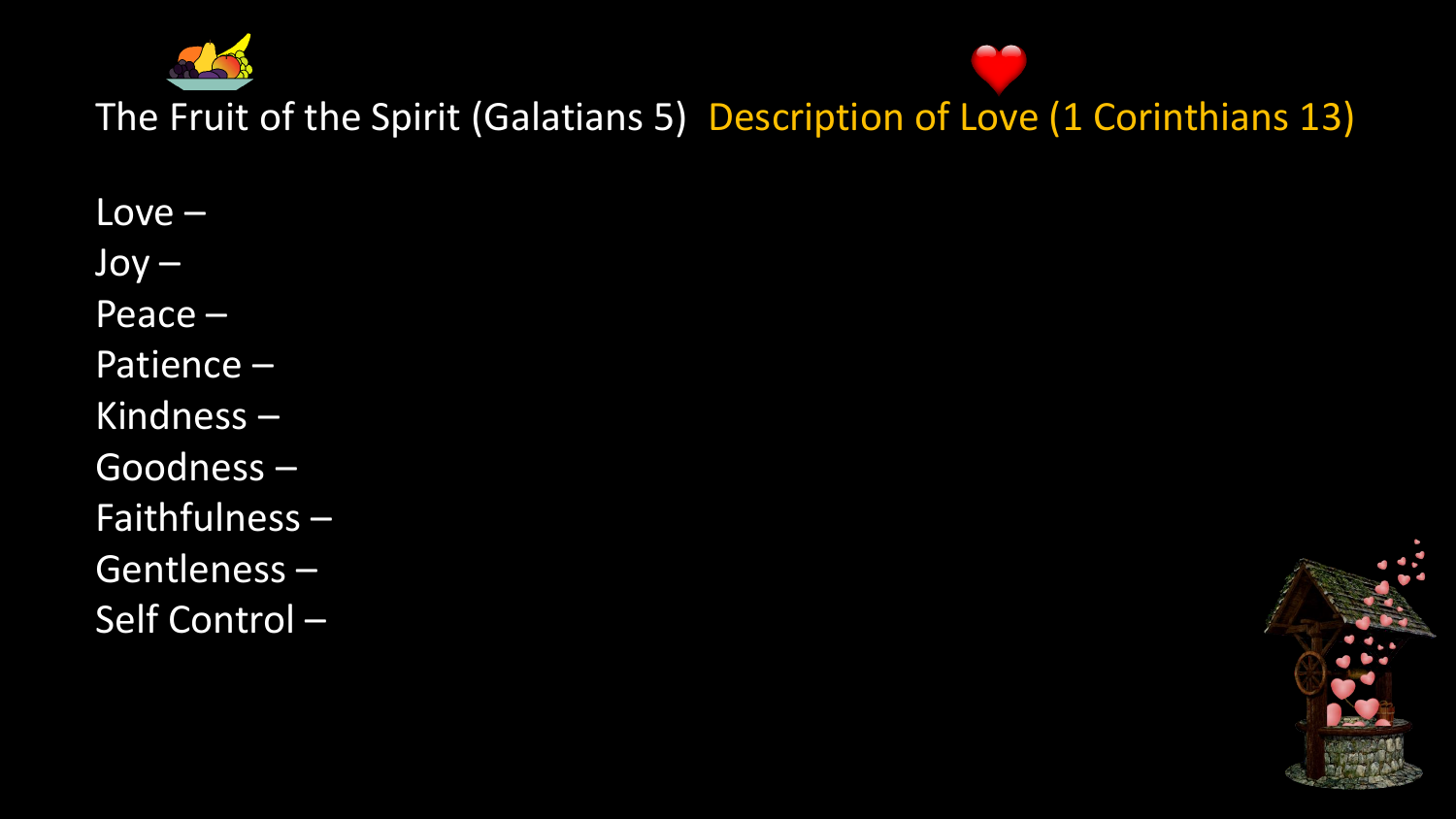

The Fruit of the Spirit (Galatians 5) Description of Love (1 Corinthians 13)

Love – contains all of the below yellow words

Joy – rejoices with truth

Peace – keeps no record of wrong, does not envy

Patience – Patient, always perseveres

Kindness – Kind, not rude, not self seeking

Goodness – Does not delight in evil,

Faithfulness – always protects, always trusts, always hopes, never fails

Gentleness – not easily angered

Self Control – does not boast, not proud

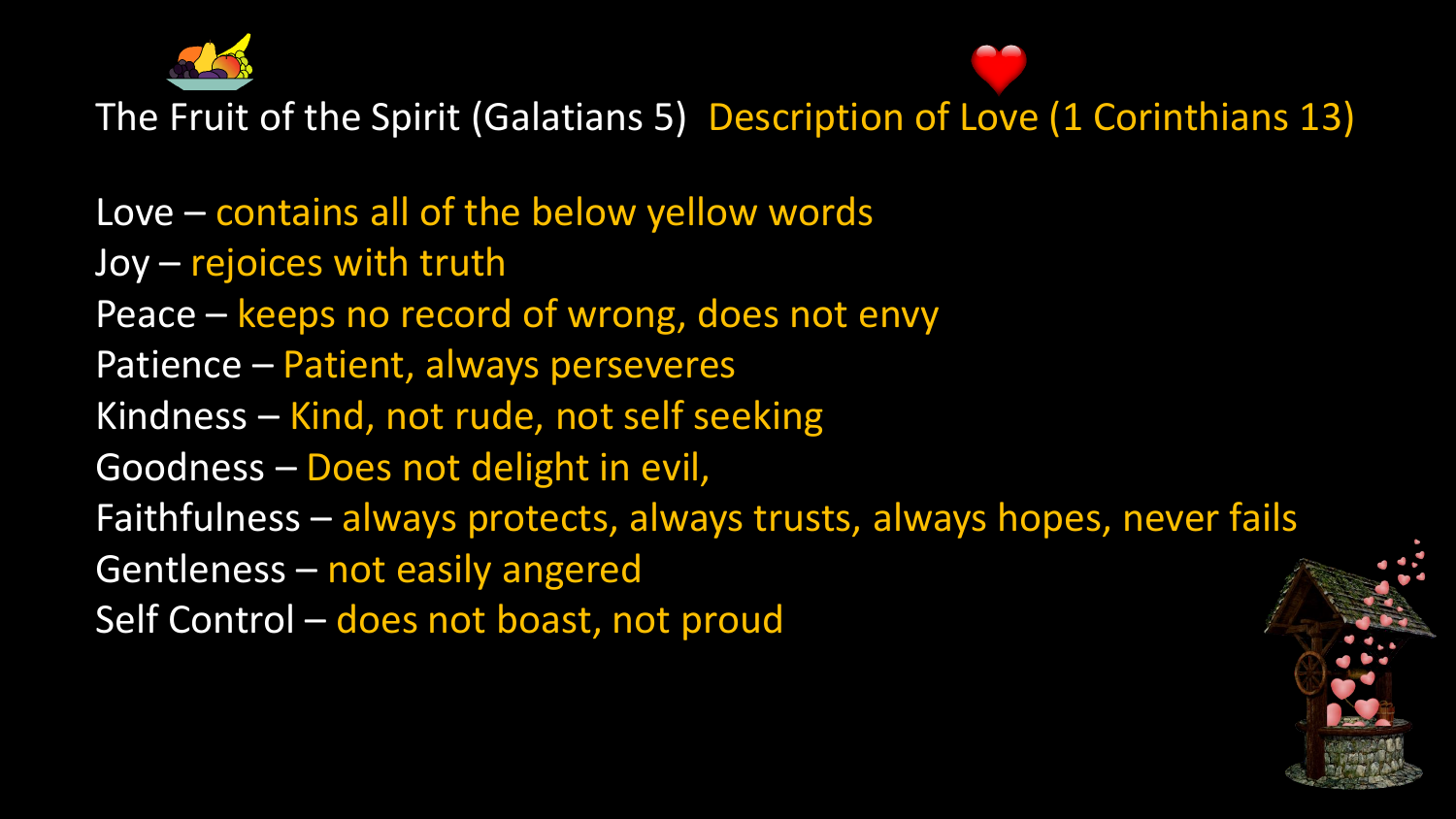John 15:7-14

7 If you remain in me and my words remain in you, ask whatever you wish, and it will be given you. 8 This is to my Father's glory, that you bear much fruit, showing yourselves to be my disciples.

9 "As the Father has loved me, so have I loved you. Now remain in my love. 10 If you obey my commands, you will remain in my love, just as I have obeyed my Father's commands and remain in his love. 11 I have told you this so that my joy may be in you and that your joy may be complete. 12 My command is this: Love each other as I have loved you. 13 Greater love has no one than this, that he lay down his life for his friends. NIV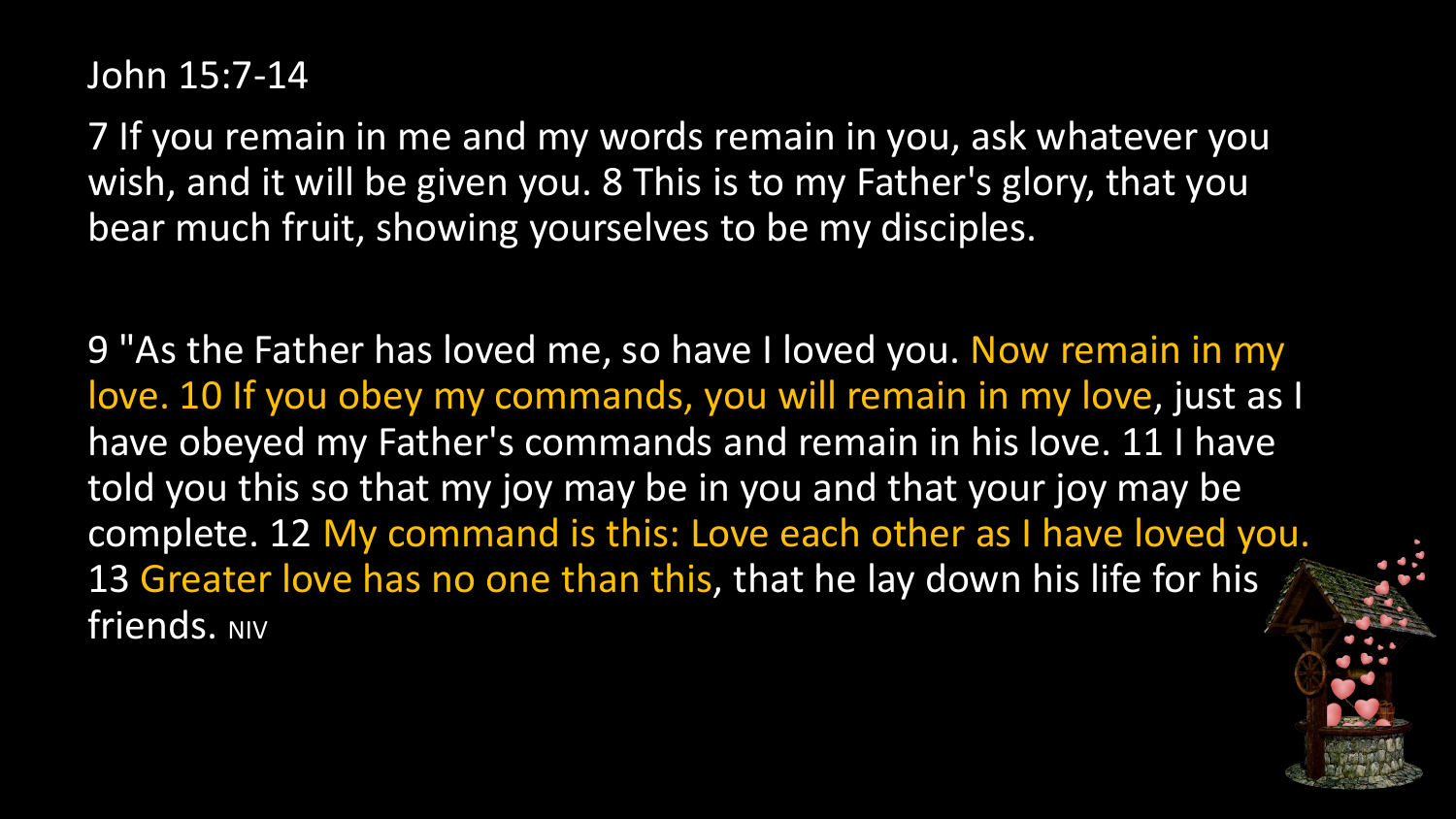Other ingredients of love…

• Obedience

**John 14:23-24** Jesus replied, "If anyone loves me, he will obey my teaching. My Father will love him, and we will come to him and make our home with him. 24 He who does not love me will not obey my teaching. These words you hear are not my own; they belong to the Father who sent me. NIV

#### • Sacrifice

**John 3:16** "God so loved the world that He gave His only son…"